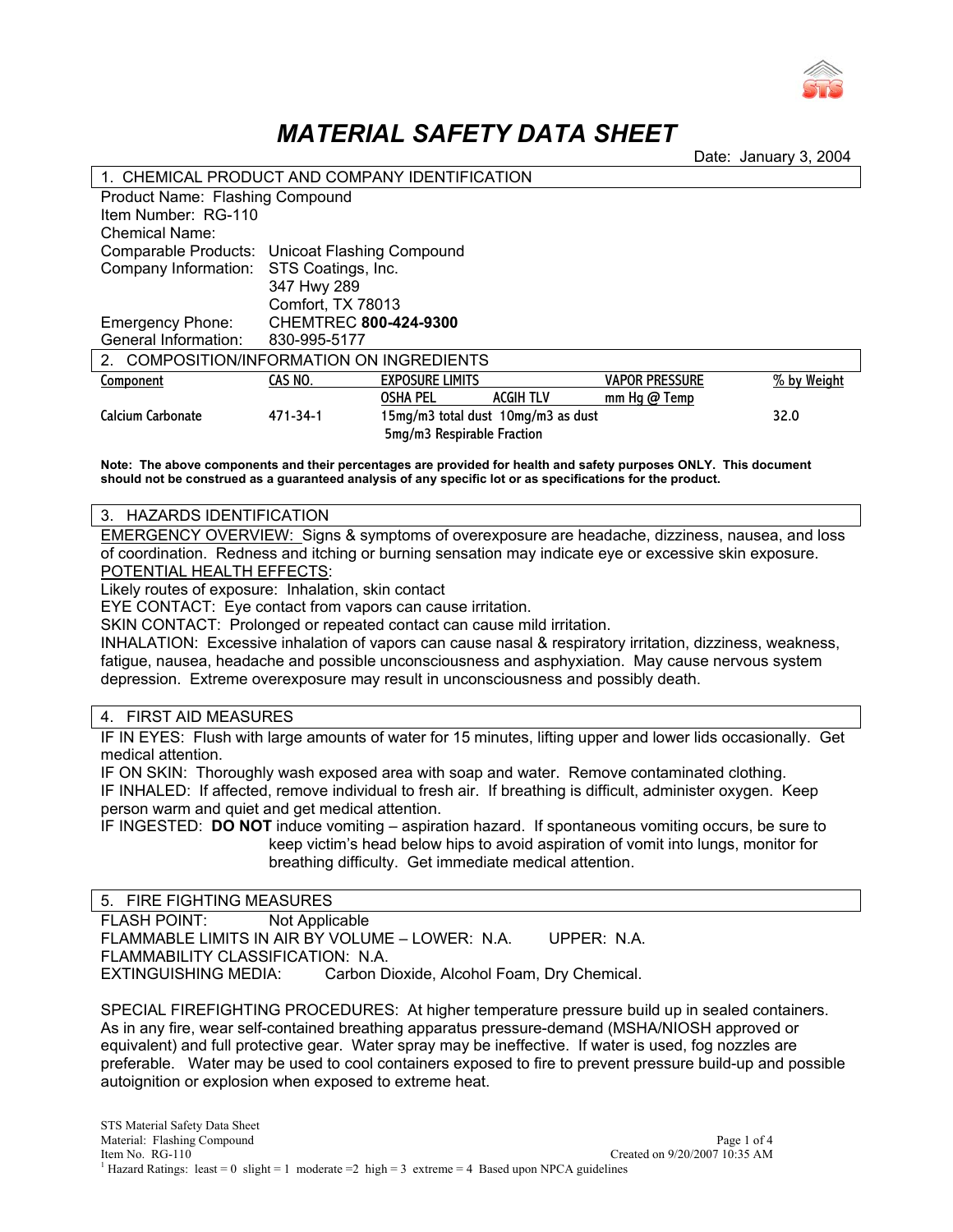

UNUSUAL FIRE AND EXPLOSION HAZARDS: Empty containers retain product residue (liquid and/or vapor) and can be dangerous. Closed containers may explode when exposed to extreme heat.

# 6. ACCIDENTAL RELEASE MEASURES

If your facility or operation has an "oil or hazardous substance contingency plan", activate the procedure. Take immediate steps to stop and contain the spill.

Shut off all sources of ignition.

Keep people away.

Recover free product with sorbents, vermiculite or other suitable absorbents.

Minimize skin contact and avoid breathing vapors.

Ventilate confined spaces.

Keep product out of sewers and waterways by diking or impounding.

Advise authorities if product has entered sewers, waterways or extensive land areas.

Assure conformity with all applicable government regulations.

Place in appropriate containers for disposal according to state, local or federal regulations.

## 7. HANDLING AND STORAGE

HANDLING: Use only in area provided with appropriate ventilation. Keep away from extreme heat. Keep out of reach of children. Transfer only to approved containers with complete and appropriate labeling. Do not take internally.

STORAGE CATEGORY: Not Applicable.

Keep container tightly closed in a dry, cool and well-ventilated place.

## 8. EXPOSURE CONTROLS/PERSONAL PROTECTION

EYE PROTECTION: Use safety glasses with unperforated sideshields.

SKIN PROTECTION: Use apron to avoid contamination of clothing. Wear protective gloves to prevent prolonged contact with skin.

RESPIRATORY PROTECTION: Respiratory protection is not generally required for this product when ventilation is adequate. However, if personal exposure cannot be controlled below applicable limits by ventilation, wear a properly fitted organic vapor/particulate respirator approved by NIOSH/MSHA for protection against materials in Section 2.

VENTILATION: Use with adequate ventilation. Local exhaust preferable. General exhaust acceptable if the exposure to materials in Section 2 is maintained below applicable exposure limits. Refer to OSHA Standards 1910.94, 1910.107, 1910.108.

This coating may contain materials classified as nuisance particulates (listed "as dust" in Section 2) which may be present at hazardous levels only during sanding or abrading of the dried film. If no specific dusts are listed in Section 2, the applicable limits for nuisance dusts are ACGIH TLV 10 mg/m3 (total dust), 3 mg/m3 (respirable fraction), OSHA PEL 15 mg/m3 (total dust), 5 mg/m3 (respirable fraction).

Removal of old paint by sanding, scraping or other means may generate dust or fumes that contain lead. Exposure to lead dust or fumes may cause brain damage or other adverse health effects, especially in children or pregnant women. Controlling exposure to lead or other hazardous substances requires the use of proper protective equipment, such as a properly fitted respirator (NIOSH approved) and proper containment and cleanup. For more information call the National Lead Information Center at 1-800-424- LEAD (in US) or contact your local health authority.

When sanding, wirebrushing, abrading, burning or welding the dried film, wear a particular respirator approved by NIOSH/MSHA for protection against non-volatile materials in Section 2.

Intentional misuse by deliberately concentrating and inhaling the contents can be harmful or fatal.

Note: All pigments, fillers, fibers, and extenders in this product are totally encapsulated and do not pose a respirable dust hazard during installation and use of this product.

Components referred to herein, may be regulated by specific Canadian provincial legislation. Please refer to exposure limits legislated for the province in which the substance will be used.

| 9. PHYSICAL AND CHEMICAL PROPERTIES |      |                                     |                               |  |  |
|-------------------------------------|------|-------------------------------------|-------------------------------|--|--|
| SPECIFIC GRAVITY $(H2O = 1)$ :      | 1.29 | EVAPORATION RATE: Slower than Ether |                               |  |  |
| STS Material Safety Data Sheet      |      |                                     |                               |  |  |
| Material: Flashing Compound         |      | Page 2 of 4                         |                               |  |  |
| Item No. $RG-110$                   |      |                                     | Created on 9/20/2007 10:35 AM |  |  |

<sup>1</sup> Hazard Ratings: least = 0 slight = 1 moderate = 2 high = 3 extreme = 4 Based upon NPCA guidelines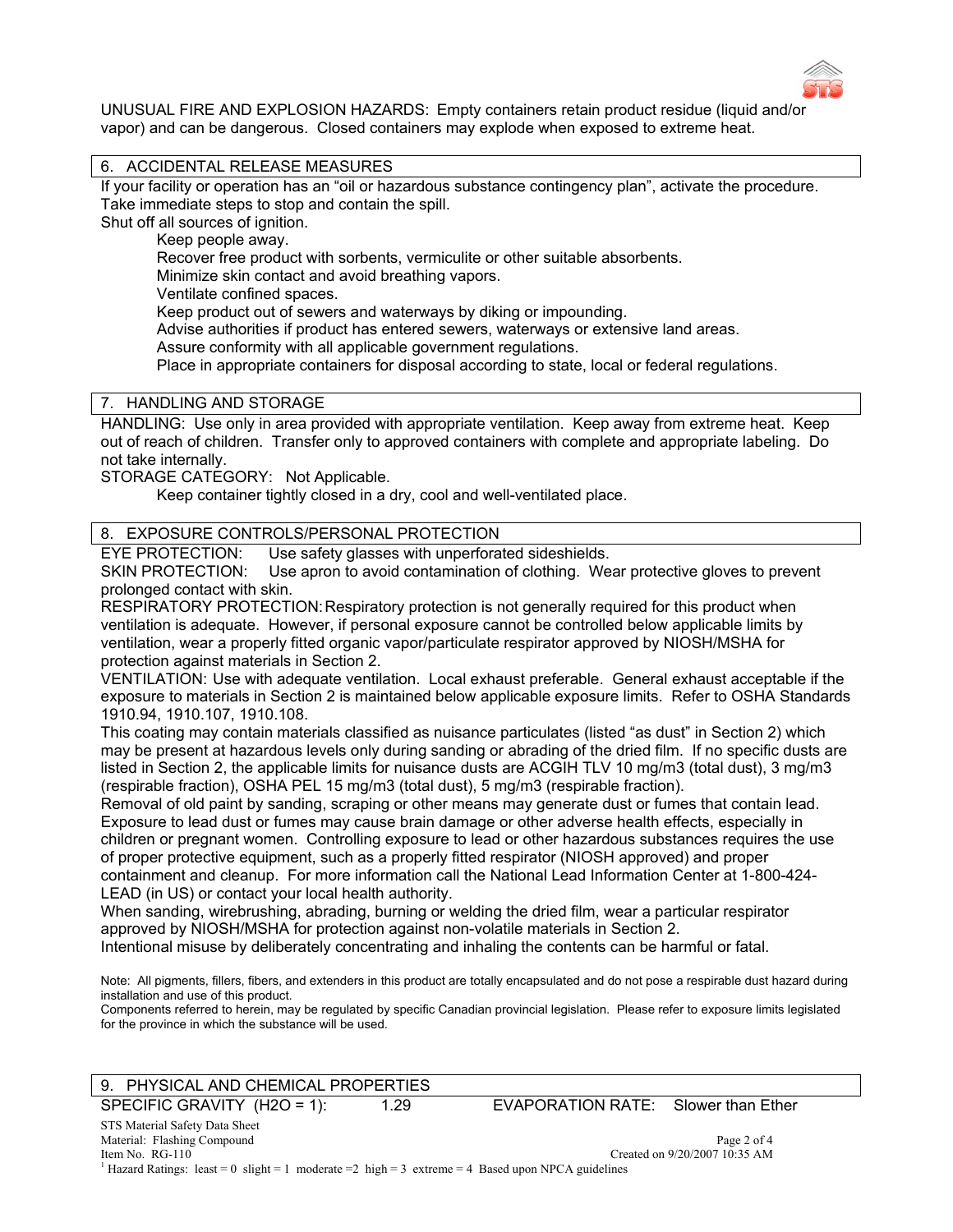

BOILING POINT (F): 212 - 213°F 100 - 100°C VAPOR DENSITY: Heavier than air SOLUBILITY IN WATER: N.A. VOLATILE VOLUME: 50% PH: 8.5 VOLATILE ORGANIC COMPOUNDS (VOC Theoretical) 0.09 lb/gal 10 g/l Less Water and Federally Exempt Solvents 0.04 lb/gal 5 g/l Emitted VOC *NOTE: These physical data are typical values based on material testing, but may vary from sample to sample. Typical values should not be construed as a guaranteed analysis of any specific lot or as specifications for the product.* 

# 10. STABILITY AND REACTIVITY

STABILITY: stable

CONDITIONS TO AVOID: Keep containers tightly closed. Avoid extreme heat. MATERIALS TO AVOID: none known. HAZARDOUS DECOMPOSITION PRODUCTS: By fire: Carbon dioxide, carbon monoxide. HAZARDOUS POLYMERIZATION: Will not occur.

11. TOXICOLOGICAL INFORMATION

CHRONIC HEALTH HAZARDS:

No ingredient in this product is an IARC, NTP, or OSHA listed carcinogen.

TOXICOLOGY DATA

| CAS. NO. | <b>INGREDIENT</b> |          |           |      |
|----------|-------------------|----------|-----------|------|
| 471-34-1 | Calcium Carbonate | LC50 RAT | 4 HR N.A. |      |
|          |                   | LD50 RAT |           | N.A. |

12. ECOTOXICOLOGICAL INFORMATION

No data available.

#### 13. DISPOSAL CONSIDERATIONS

Waste from this product is not hazardous as defined under the Resource Conservation and Recovery Act (RCRA) 40 CFR 261.

Incinerate in approved facility. Do not incinerate closed container. Dispose of in accordance with all applicable federal, state and local regulations.

14. TRANSPORT INFORMATION

No data available.

## 15. REGULATORY INFORMATION

No ingredients in this product are subject to SARA 313 (40 CFR 372.65C) Supplier Notification.

TSCA CERTIFICATION – All chemicals in this product are listed, or are exempt from listing, on the TSCA Inventory.

CA Proposition 65 Warning: This product may contain chemicals known to the State of California to cause cancer, birth defects, and/or other reproductive harm.

#### 16. OTHER INFORMATION

This product has been classified in accordance with the hazard criteria of the Canadian Controlled Products Regulations (CPR) and the MSDS contains all of the information required by the CPR.

The information and recommendations contained herein are to the best of STS Coatings, Inc. knowledge and belief, accurate and reliable as of the date issued. STS Coatings, Inc.. Does not warrant or guarantee their accuracy or reliability, and STS Coatings, Inc.. Shall not be liable for any loss or damage arising out of the use thereof.